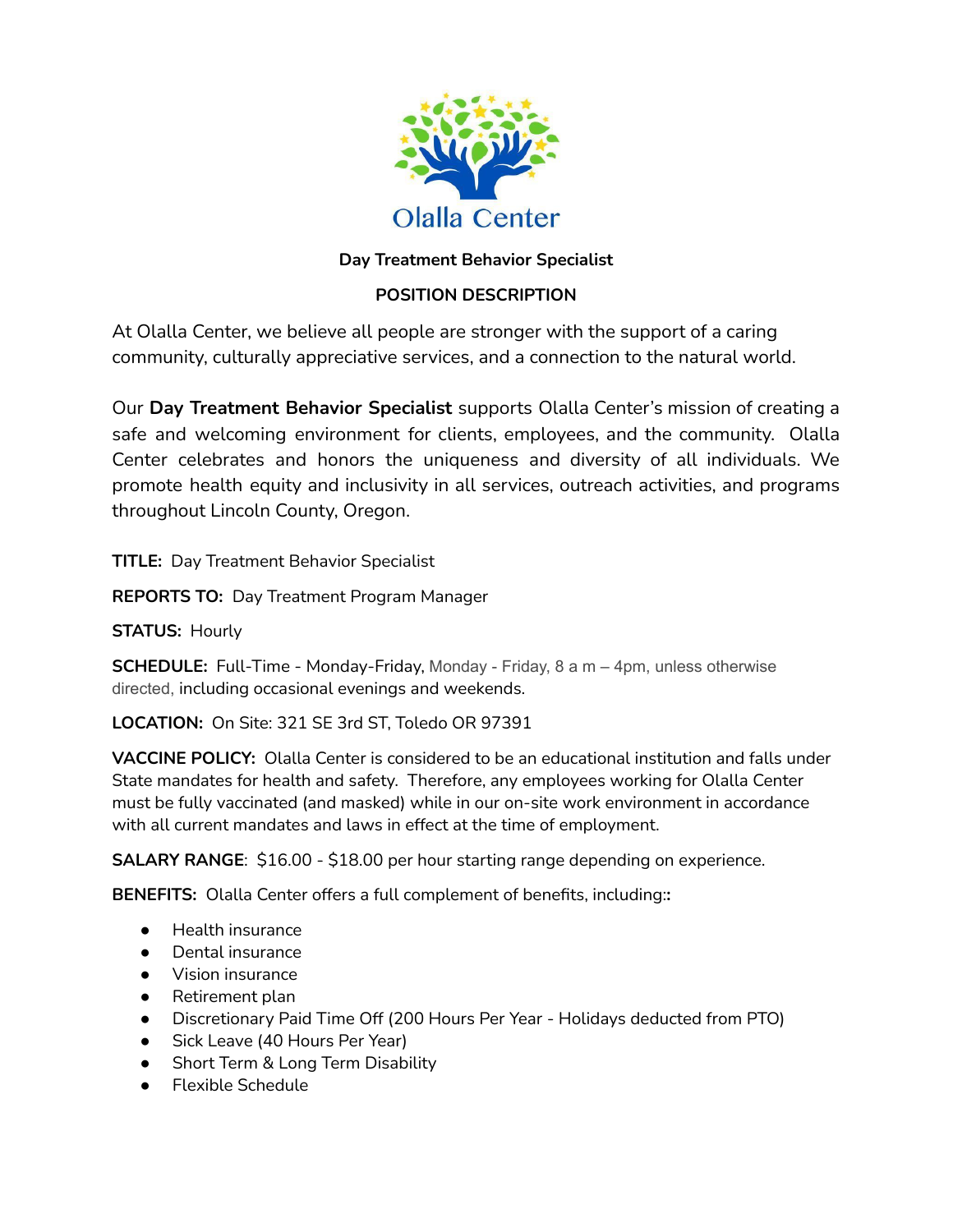#### **About Olalla Center and Outpatient Program**

The Olalla Center is a 501(c)3, non-profit organization based in Lincoln County, Oregon, with a mission of helping to strengthen and heal individuals, families, and our community. For over 40 years, Olalla Center has operated on the core philosophy that you cannot have good health without a good community. As such, we have focused our efforts not just on individuals and their families, but on the idea of village-building; creating social supports to help ensure life wellness.

### **KEY AREAS OF RESPONSIBILITY:**

- $\star$  Support children to develop appropriate skills in accordance with their treatment plan in order to have them safely return to regular schooling.
- $\star$  Assist children in the management of their emotional or behavioral difficulties
- $\star$  Maintain safety at all times.
- $\star$  Supervise and support the children while they are at Olalla.
- $\star$  Utilize de-escalation techniques to support children in regulating overwhelming emotions.
- $\star$  Be knowledgeable of each child's treatment goals as identified in their treatment plan.
- ★ Assist in planning, scheduling, and implementing daily activities for therapeutic groups approved by the supervisor.
- $\star$  Attend regularly scheduled staff meetings, clinical supervision and training, as well as client specific meetings (Wrap and IEP Meetings).
- ★ Work with Lincoln County School District teachers and be knowledgeable o f education goals, policies, and procedures in relation to each child's treatment goals.
- $\star$  Assist in the classroom to support a safe and calm educational environment for children.
- $\star$  Have contact with the prescribing physician to receive an updated medication list monthly.
- $\star$  Meet with Olalla's consulting psychiatrist to review treatment interventions.
- ★ Support communications between Olalla and Caregivers by having check-ins documenting each conversation or attempt.
- ★ Inform Caregivers of physical interventions, incidents or injuries as soon as possible. This must occur by the end of the day.
- $\star$  To document all conversations and communication with outside agencies and caregivers.
- $\star$  Maintain all documents regarding clients in EHR and physical files.
- ★ Write and/or assist in writing critical documentation and progress notes.
- $\star$  Maintain a positive job attitude including positive team behavior (e.g. willing to pitch in, problem solving attitude, positive communication style, etc.).
- $\star$  Be knowledgeable of, and work in accordance with Olalla Center policies and procedures.
- $\star$  Maintain professionalism when representing Olalla Center.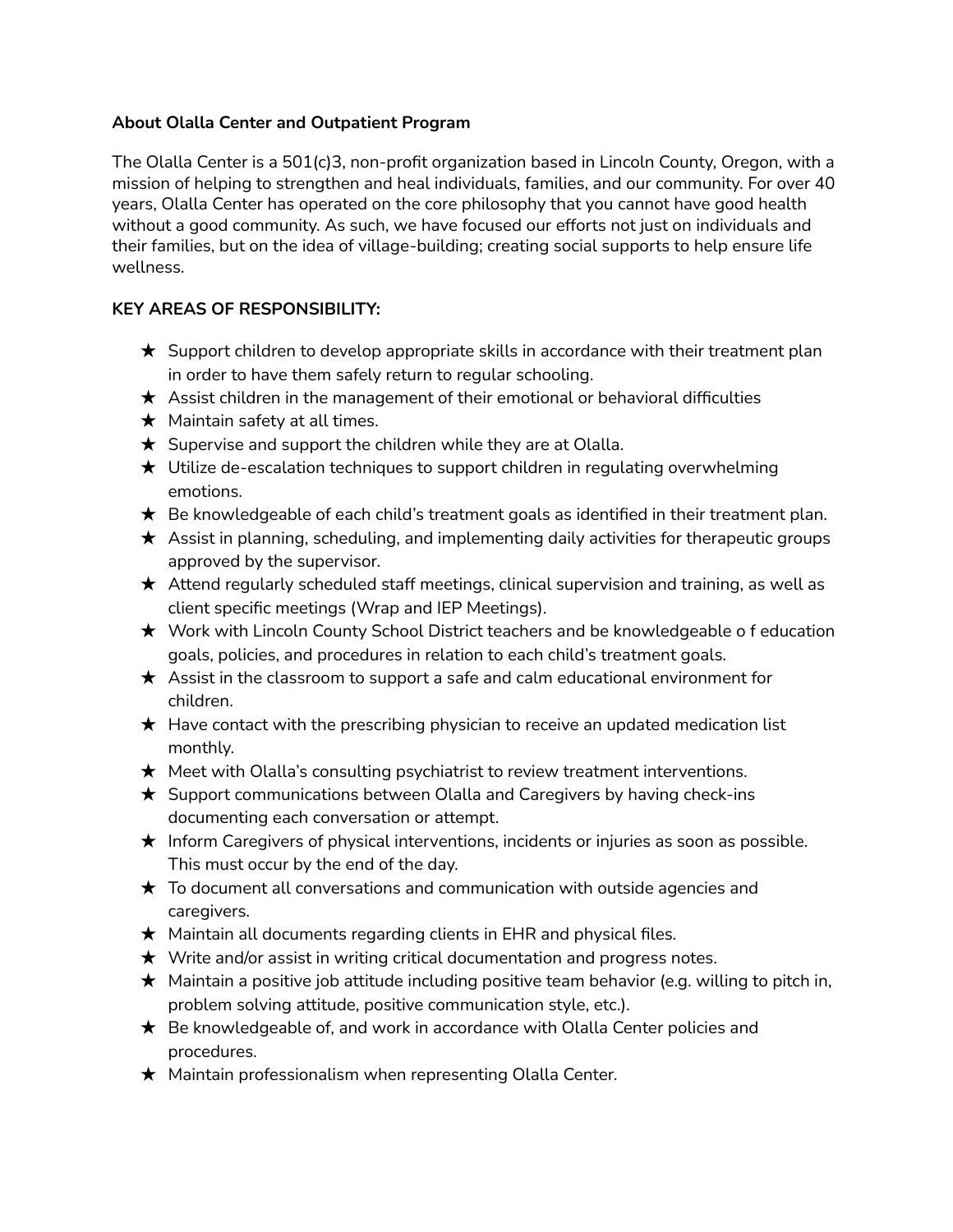- $\star$  Keep confidential all matters as it may affect the client's treatment or the company's ability to do business in accordance with HIPAA
- ★ Attend training sessions as directed by your supervisor and follow any new policies from the training.
- $\star$  Responsible for cleaning and organizing all day treatment areas.
- ★ Perform other duties as assigned by the Clinical Director, Day Treatment Child and Family Therapist and Day Treatment Coordinator.

## **COMPETENCIES/ABILITIES:**

- $\star$  Excellent communication and interpersonal skills with people at all levels and in all settings relevant to the missions of the Olalla Center organization
- $\star$  Ability to work independently at times and as part of a highly collaborative, professional team
- ★ Understand, value, and respect diversity in all forms, including diversity and work collaboratively and respectfully with diverse volunteers, staff, community leaders, organizations, and donors
- $\star$  Demonstrate professionalism, good judgment, and maintain confidentiality when required

### **EDUCATION / EXPERIENCE :**

- ★ Must be able to receive certification as a (QMHA) Qualified Mental Health Associate by MHACBO
- ★ Bachelor's degree preferred

## **INSTRUCTIONS – HOW TO APPLY**

A complete application contains **all of the following items:**

- $\star$  A comprehensive resume
- $\star$  Olalla Center employment application [\(www.olallacenter.org/employment-opportunities\)](http://www.olallacenter.org/employment-opportunities)
- ★ Background check form ([www.olallacenter.org/employment-opportunities\)](http://www.olallacenter.org/employment-opportunities)

**DEADLINE:** Open until filled. Applications will be reviewed and interviews scheduled as submissions are received. Early application is encouraged. You must submit our downloadable application, background check authorization form and your current resume to be considered.

**Olalla Center** greatly values experience and acknowledges that not everyone has had equitable access to educational and/or professional opportunities. Even if you do not feel you meet each and every criteria, please apply! You might be just the person we are looking for.